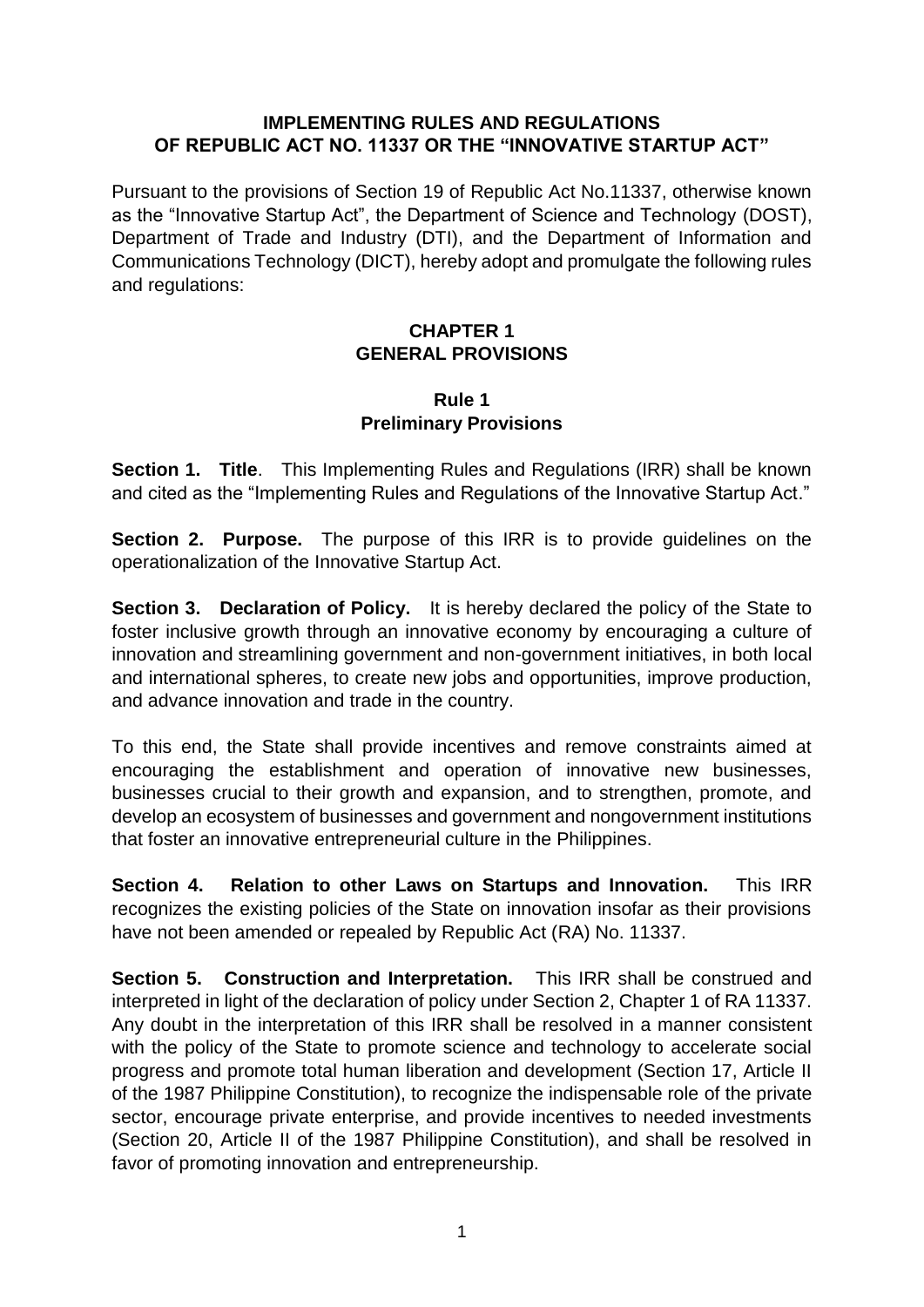#### **Rule 2 Definition of Terms**

**Section 1.** All the terms in RA 11337, otherwise known as the "Innovative Startup Act", shall retain their respective meanings in this IRR. In addition, the following terms shall mean:

- (a) **Beneficiary**  any person or entity that has derived any advantage/s, benefit/s, and/or incentive/s under RA 11337, its IRR, or any related issuances.
- (b) **Commercialization**  the process of bringing new goods, products and services, or a combination thereof, to market for economic gain.
- (c) **Host Agency**  the Department of Science and Technology (DOST), Department of Trade and Industry (DTI), Department of Information and Communications Technology (DICT), or any national government agency, attached agency, government-owned and controlled corporation (GOCC), local government unit, or public academic institution that provides programs, benefits and incentives to startups or startup enablers as defined in the Act.
- (d) **Innovation** the creation of new ideas that result in the development of new or improved products, processes, business models, or services which are then spread, transferred or commercialized. Innovation can be a product, a process, or service that is new, original, or improved, which creates social, economic, or environmental impact.
- (e) **Innovative Business Model** a new organizational method in business practices, workplace organizations or external relations.
- (f) **Innovative Process** a new or significantly improved production or delivery method through changes in techniques, equipment, and/or software.
- (g) **Innovative Product** a good or service that is new or significantly improved, such as improvements in technical specifications, component materials, software in the product, user friendliness or other functional characteristics.
- (h) **Research and Development** is comprised of creative work undertaken on a systematic basis in order to increase the stock of knowledge, including knowledge of man, culture and society, and the use of this stock of knowledge to devise new applications through the conduct of the following activities:
	- (i.) **Fundamental or Basic Research** refers to the experimental or theoretical work undertaken primarily to acquire new knowledge on underlying phenomena and observable facts. This can either be: (1) without immediate or specific application or "fundamental research"; or (2) geared to come up with information toward the solution of a specific problem that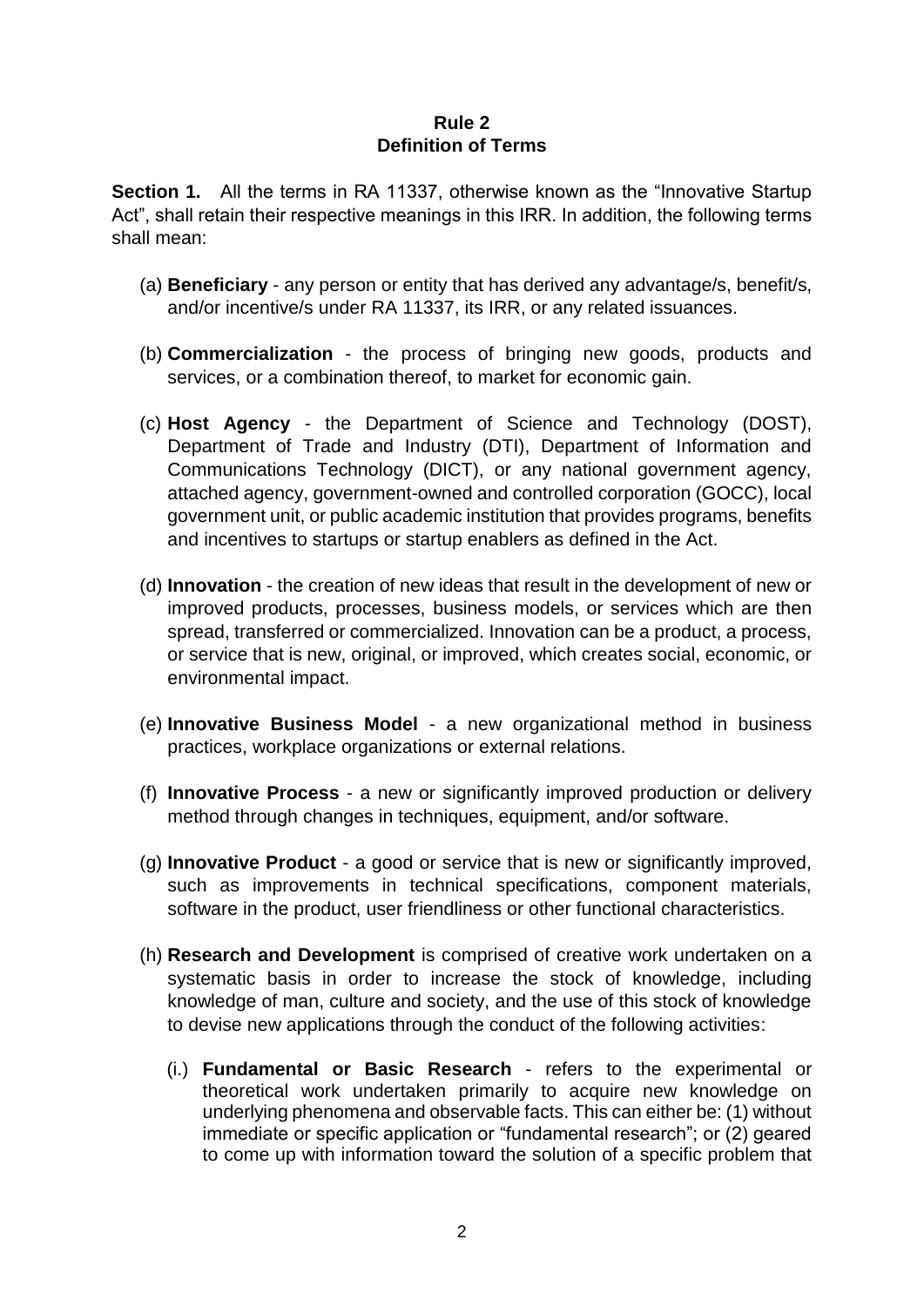has not been solved before or ¨basic oriented research¨. This category includes natural and social sciences among other areas.

- (ii.) **Applied Research** refers to investigation undertaken in order to utilize data or information gathered from fundamental or basic researches or to acquire new knowledge directed primarily towards a specific practical aim or objective with direct benefit to society.
- (iii.) **Experimental Development** refers to systematic work that draws from existing knowledge gained from research and/or practical experience that is directed to:
	- a. produce new materials, products, prototypes, or devices;
	- b. install new processes, systems, or services; or
	- c. substantially improve those already produced or installed.
- (iv.) **Pilot Testing** refers to innovative scaled-up (greater than laboratory or bench scale) activity aimed at gaining experience that may lead to further technical improvement of product or production process, and setting the parameters before the technology transfer of the process / product and design of the equipment.
- (i) **Startup** any person or entity registered in the Philippines which aims to develop an innovative product, process, or business model.

For purposes of this IRR:

A **person** refers to a natural person who is Filipino citizen or foreign national.

An **entity** refers to a juridical person registered in the Philippines, including but not limited to, sole proprietor, company, partnership, joint venture, cooperative, or association.

(j) **Startup Enabler** - any person or registered entity in the Philippines registered under the Philippine Startup Development Program that provides goods, services, or capital identified to be critical in supporting the operation and growth of startups by the DTI in consultation with DOST, DICT, and pertinent government and nongovernment organizations (NGOs).

Startup enablers shall include startup accelerators, incubators, co-working spaces, investors, funders, event or meetup organizers catered to startups, and other support organizations.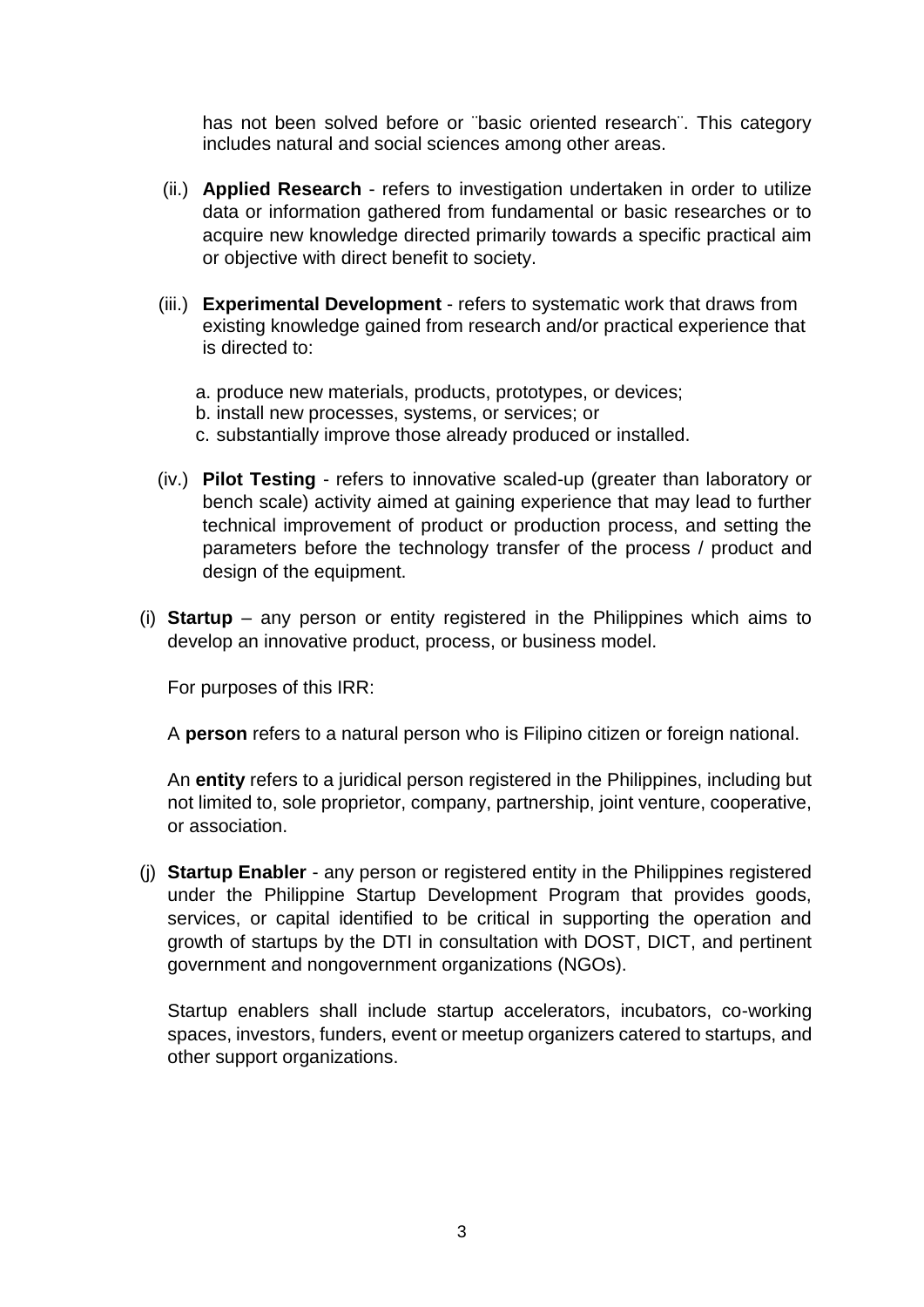#### **Rule 3 Philippine Startup Development Program**

**Section 1. Philippine Startup Development Program.** There is hereby created a Philippine Startup Development Program, hereinafter referred to as the "Program".

The Program shall be composed of programs, benefits, and incentives for startups and startup enablers promulgated through the respective mandates of national government agencies, and through additional mandates provided by the provisions of RA 11337.

The Program shall also include programs, benefits, and incentives for startup and startup enablers extended by NGOs in partnership with any national government agency.

The Program shall support startups from ideation, product development, marketing and expansion.

The DOST, DTI, and DICT shall review their respective programs, benefits, and incentives and shall jointly develop the Program. They shall assess, monitor, and expand the Program consistent with the objectives of RA 11337. To this end and in consultation with government and NGOs, they shall set key metrics to track the impact and development of the Program.

As lead host agencies, the DOST, DTI, and DICT shall constitute a Steering Committee for the implementation of this IRR and the management of the Program.

**Section 2. Program Objectives.** The Program shall aim to achieve the following:

- (a) Support the research and development of startups and startup enablers in the Philippines;
- (b) Support and promote the access to startup development programs, such as, but not limited to, capacity building, exchange programs, and expert training courses, offered locally and internationally for startups, startup enablers, and the implementers of the Program;
- (c) Support and promote the participation of startups in international competitions and conferences integral to the promotion of the Philippine startup ecosystem;
- (d) Support the participation of startups in local and international events which aim to link them to potential investors, mentors, collaborators, and customers;
- (e) Support the collaboration of startups, startup enablers, national government agencies, attached agencies, GOCCs, local government units, public and private academic institutions, and industry partners to develop innovative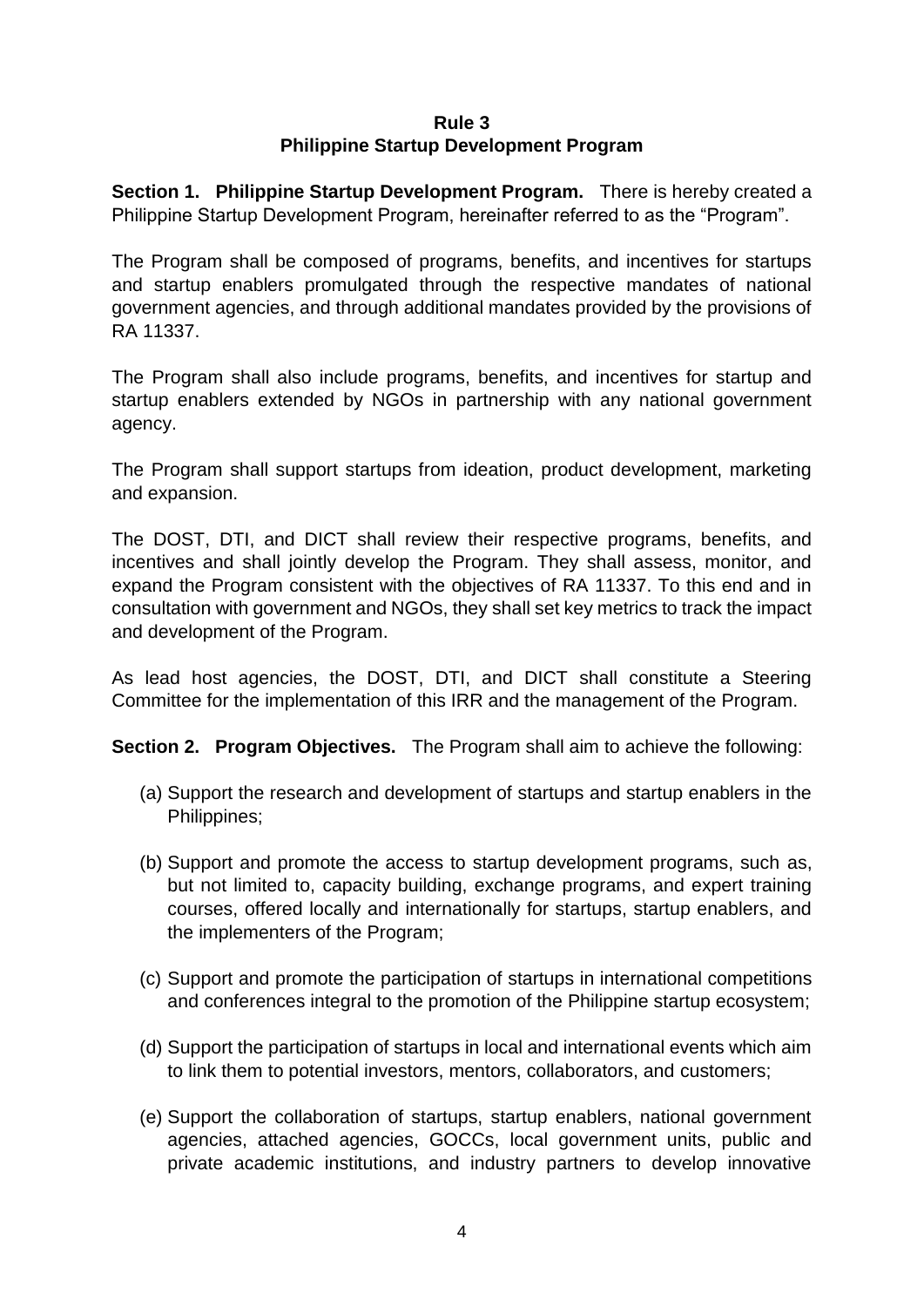products, processes or business models which may be utilized in the delivery of public services, programs, or projects of host agencies;

- (f) Support the development and growth of enterprises whose innovative product, service, or business model is integral to creating a competitive startup community in the Philippines; and
- (g) Develop and amend policies and regulations, in consultation with concerned agencies including, but not limited to, Bureau of Internal Revenue (BIR), Commission on Audit (COA), Department of Budget and Management (DBM), Securities and Exchange Commission (SEC), and the Anti-Red Tape Authority (ARTA) to address or remove undue restrictions in the implementation of the Program, and in the development, establishment, and growth of startups and startup enablers to promote ease of doing business.

**Section 3. General Roles and Responsibilities of the Host Agencies.** The DOST, DTI, DICT, and other Host Agencies shall have the following general roles and responsibilities in the implementation of RA 11337 and this IRR:

(a) Promulgate the appropriate policies, guidelines, rules and regulations in accordance with their respective agency charters and enabling laws, for the coordinated implementation of the Program through joint orders, memoranda of understanding, and other similar issuances;

In accordance with their respective agency charters and enabling laws, the DOST, DTI, DICT, and other host agencies shall issue the guidelines that are specifically required under RA 11337 and its IRR, and those that are deemed necessary for their effective and efficient implementation. Each host agency shall ensure proper coordination between and among other concerned host agencies in the formulation and promulgation of such guidelines.

The host agencies shall formulate and align their respective guidelines with the guidelines to be issued by the Steering Committee. In the formulation of future regulatory policies and plans, host agencies will consult with startups, startup enablers, and other concerned national and local government agencies.

- (b) Monitor and evaluate the impact and applicability of the initiatives, benefits and incentives that compose the Program upon the guidance of the Steering Committee;
- (c) Promote efficient, transparent, and equitable access to the benefits, incentives, and opportunities for startups and startup enablers; and
- (d) Ensure the immediate and efficient provision of the benefits and incentives provided under RA 11337 by supporting the streamlining and automation of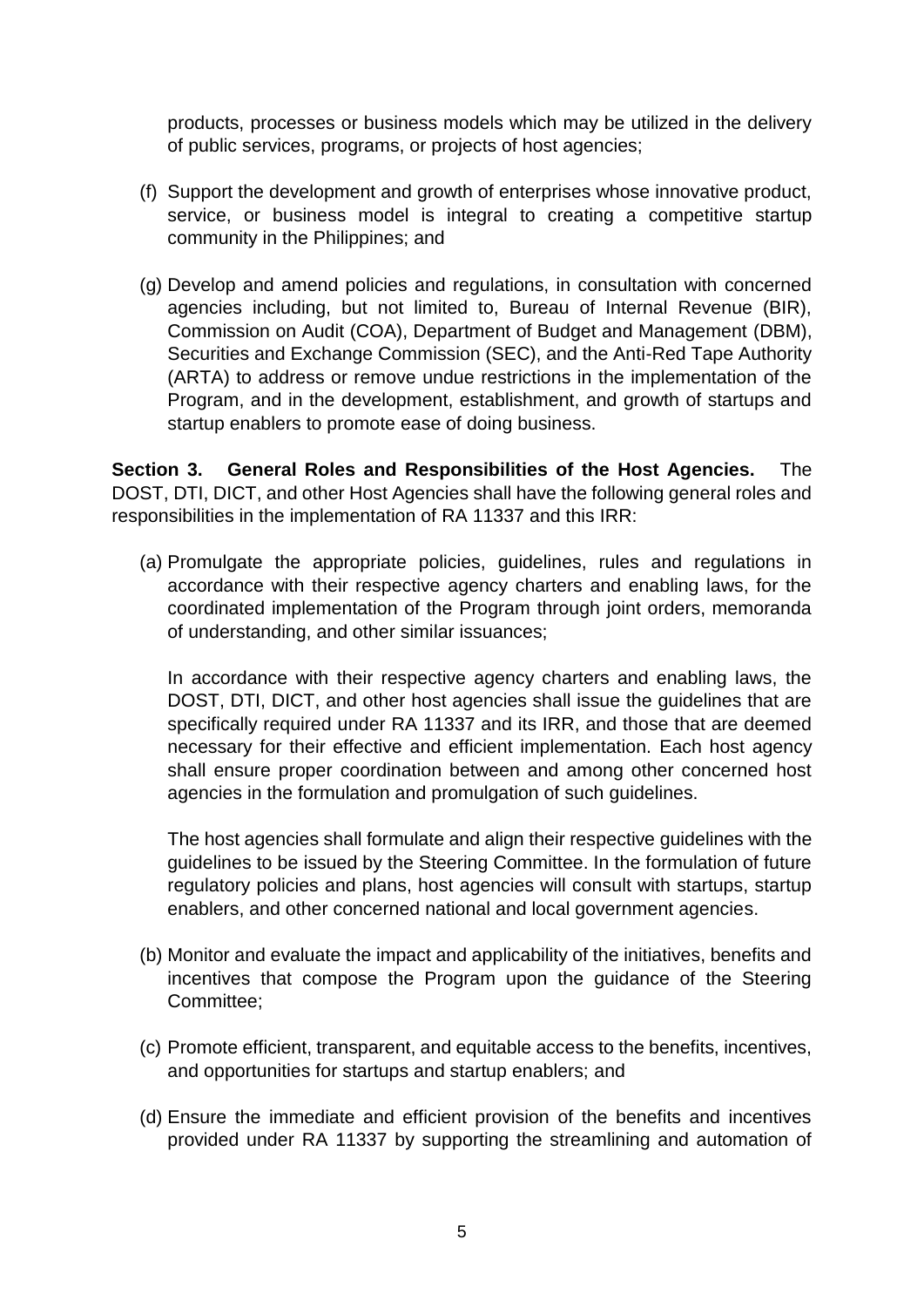processes for startup/startup enabler registration, program application, and availment of benefits and incentives.

**Section 4. Specific Roles and Responsibilities of Lead Host Agencies.** The DOST, DTI, and DICT shall have the following specific roles and responsibilities in the implementation of RA 11337 and this IRR:

(a) The DTI is tasked to promulgate the rules for the efficient registration and assessment of startup enablers to be registered under the Program and to initiate and coordinate with national and local government agencies involved with the registration, licensing, certification, including those who levy fees and charges for services subsidized by host agencies, and such other regulatory process to be undertaken by startups and startup enablers endorsed by host agencies.

The rules for startup enabler registration under the Program shall be stipulated in a set of guidelines, which shall include, among others, requirements for registration; procedures for application, assessment, and accreditation; and criteria/qualifications for eligibility.

- (b) The DTI, in coordination with ARTA and DICT, and concerned national and local government agencies, including, but not limited, to the Bureau of Internal Revenue (BIR), Securities and Exchange Commission (SEC), the Department of Labor and Employment (DOLE), and the Department of the Interior and Local Government (DILG), shall provide the venue for ease of starting their business to allow for the seamless business registration of startups and remove regulatory, informal and other obstacles to their innovative undertaking, which include the following:
	- (i.) Establishment of a one-stop shop (the Startup Business One-Stop Shop, or Startup BOSS) where end-to-end registration of startups may be facilitated; it shall serve as a platform containing all information on the legal and regulatory processes involved from opening, operating, to closing or exiting a startup, in consonance with RA 11032, otherwise known as the Ease of Doing Business and Efficient Government Service Delivery Act of 2018 and other similar laws;
	- (ii.) Coordination with respective LGUs and other concerned government agencies, through DTI field offices (such as Negosyo Centers) for the processing of application of permits and licenses of startups.
- (c) The DICT shall keep a joint database of all programs as well as startups and startup enablers who have availed of the benefits and incentives granted by the host agencies.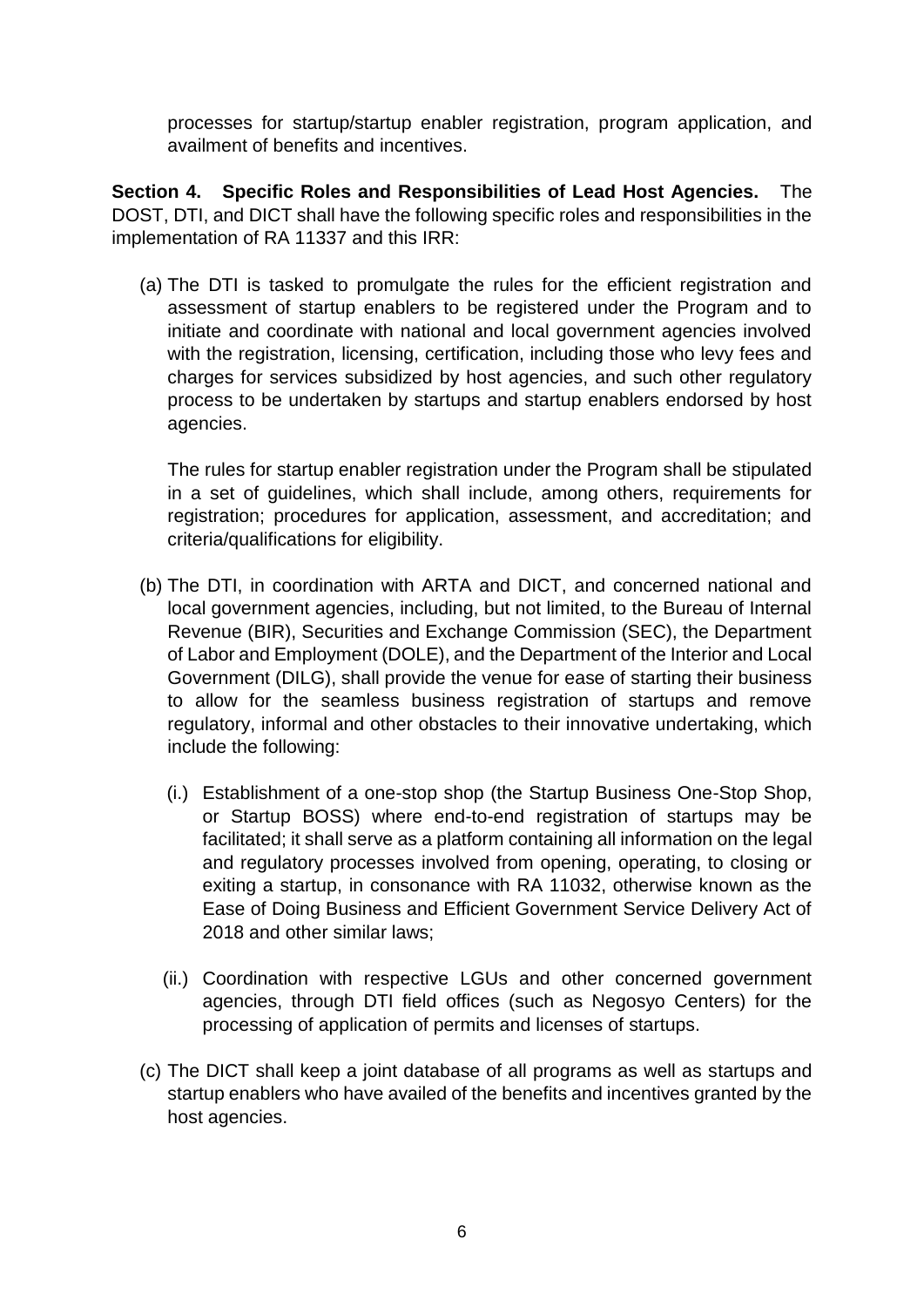(d) The DOST shall align the rules under RA 11337 in awarding Grants-In-Aid to startups.

## **CHAPTER 2 BENEFITS AND INCENTIVES**

## **Rule 1 Registration and Operational Benefits and Incentives**

**Section 1. General Registration and Operational Benefits and Incentives.** Host agencies shall be authorized to provide the following benefits and incentives to startups and/or startup enablers who have passed their selection and application process:

- (a) Full or partial subsidy for the registration and cost in the application and processing of permits and certificates required for the business registration and operation of an enterprise with the appropriate local or national government agencies;
- (b) Endorsement of the host agency for the expedited or prioritized processing of applications with other government agency;
- (c) Endorsement to the Intellectual Property Office of the Philippines (IPOPHL) for appropriate assistance and expedited intellectual property registration and protection, consistent with the law and existing rules and regulations;
- (d) Endorsement to the Department of Foreign Affairs (DFA) for the expedited processing of appropriate visas;
- (e) Full or partial subsidy for the use of facilities, office space, equipment, and/or services provided by government or private enterprises or institutions;
- (f) Full or partial subsidy in the use of repurposed government spaces and facilities of the host agency as the registered business address; and
- (g) Grants-in-aid (GIA) for research, development, training, and expansion projects.

**Section 2. Issuance of Subsidies.** Full or partial subsidies provided by the host agency may be incorporated in the approved Grants-In-Aid of the startup or startup enabler, or may be issued through vouchers issued by the host agency.

**Section 3. Guidelines for Application and Availment.** The requirements, process, and granting of applications for benefits, incentives, and subsidies will be promulgated by the Steering Committee.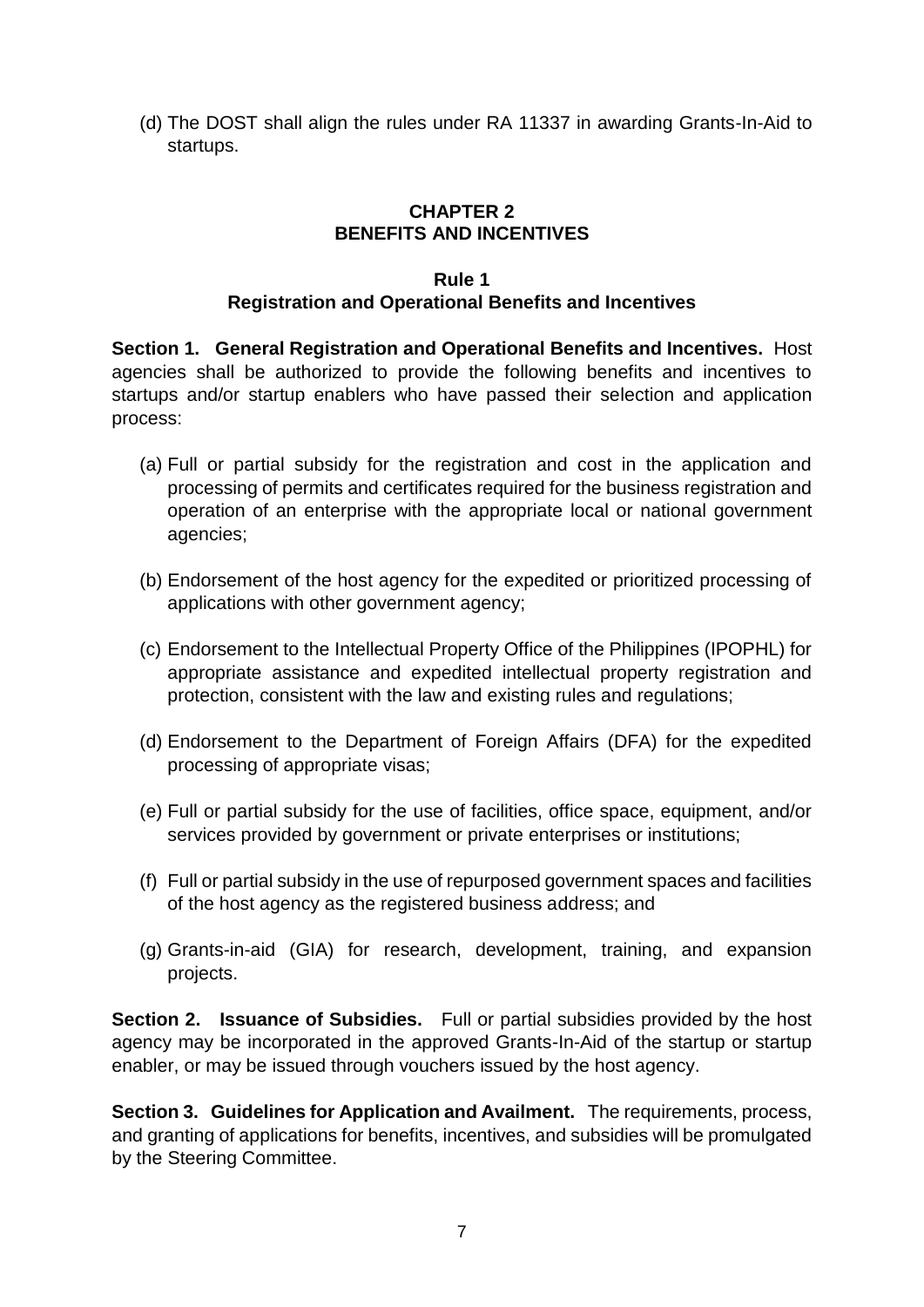### **Rule 2**

# **Participation in Startup Events and Competitions**

**Section 1. General Benefits for Participants in Local and International Startup Events.** Host agencies shall be authorized to provide the following benefits and incentives in order to support members of startups and/or startup enablers who have passed their respective selection and application process for the purpose of participating in local or international startup events or competitions:

- (a) Endorsement of the host agency for the expedited or prioritized processing of travel documents, such as, but not limited to, passport and/or visa application;
- (b) Full or partial subsidy for fees and charges incurred in the application for pertinent travel documents;
- (c) Full or partial subsidy for baggage allowance for materials, equipment, and/or products pertinent to the participation in the local or international startup event;
- (d) Full or partial airfare subsidy for roundtrip airfare; and/or
- (e) Per diem allowance.

**Section 2. Guidelines for Application for Benefits and Incentives.** The requirements, process, and granting of applications for benefits, incentives, and subsidies for participating in local and/or international startup events will be promulgated by the Steering Committee.

#### **Rule 3 Creation of Philippine Startup Ecozones**

**Section 1. Philippine Startup Ecozones.** The Philippine Economic Zone Authority (PEZA), in consultation and coordination with the DTI, DOST, and DICT, shall pursue and promote the creation of Philippine Startup Ecozones, or Special Economic Zones to spur the growth and development of startups and startup enablers through either private initiative, local government initiative with the assistance of the national government, and/or national government initiative consistent with the provisions of Republic Act No. 7916, as amended by Republic Act No. 8748, otherwise known as "The Special Economic Zone Act of 1995", and its implementing rules and regulations. Investment Promotion Agencies (IPAs) are hereby authorized to extend applicable benefits to startups and/or startup enablers.

**Section 2. Registration Promotions.** The DTI, DICT, DOST, and other host agencies, through their respective regional and provincial offices, shall promote and facilitate the registration of qualified startups and startup enablers in appropriate Special Economic Zones in the Philippines.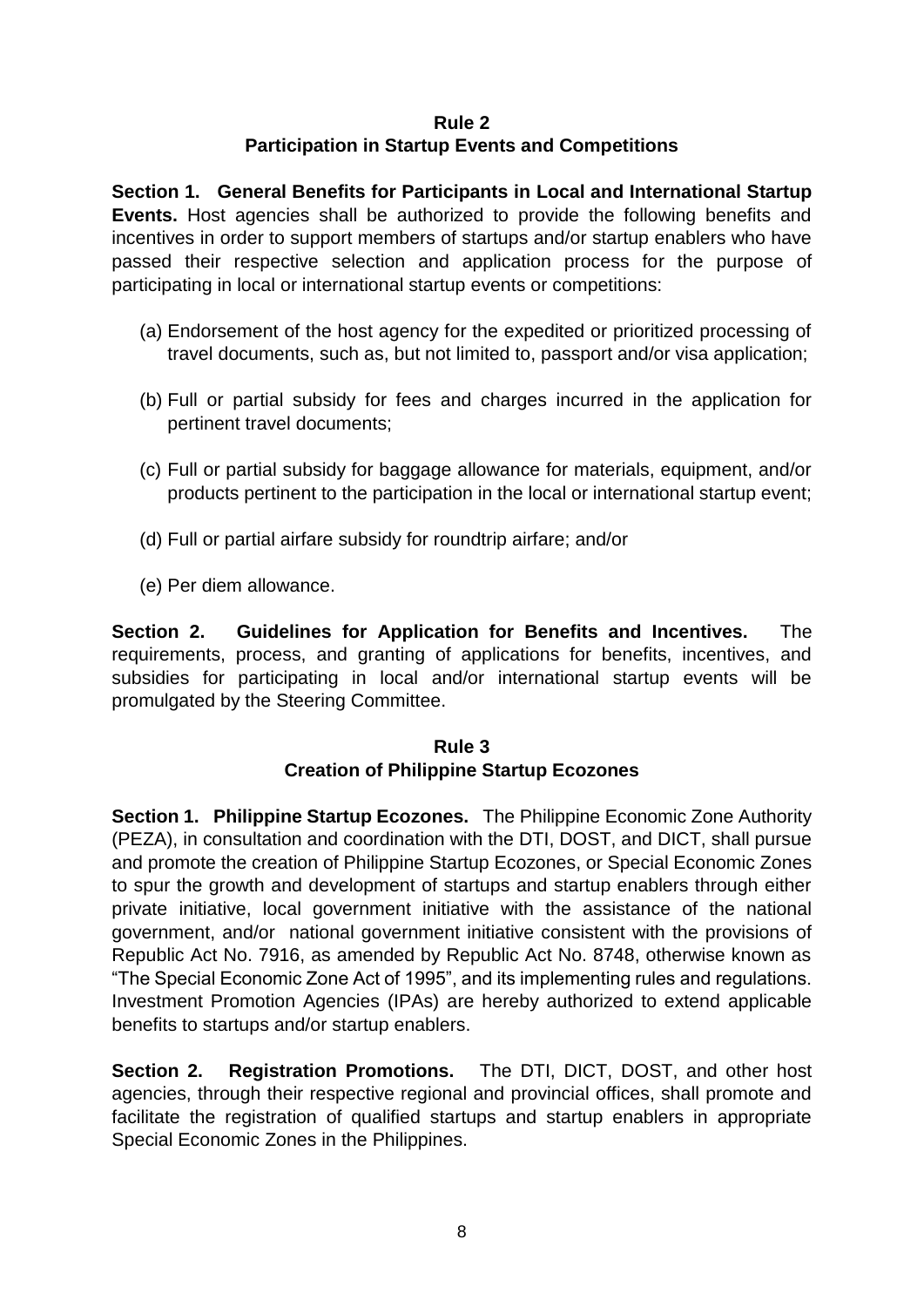#### **Rule 4 Startup Investment Development Plan**

**Section 1. Creation of the Startup Investment Development Plan.** The DTI, in coordination with the DICT, DOST and Board of Investments (BOI) shall spearhead initiatives to develop the short, medium, and long-term strategies in order to spur investment in, and promote the growth and development of startups and startup enablers in the Philippines.

**Section 2. Investment Promotion.** The DTI, in coordination with the BOI, shall promote and facilitate the provision of applicable benefits to current and prospective investors of startups and startup enablers.

# **Rule 5 Startup Grant Fund**

**Section 1. Creation of the Startup Grant Fund.** There is hereby created a Startup Grant Fund (SGF) under DOST, DICT, and DTI. Each agency shall use its respective SGF to provide initial and supplemental GIA for startups and startup enablers that have passed the selection and application process.

The DOST, DTI, and DICT shall closely coordinate and implement guidelines to discourage forum shopping and duplication.

**Section 2. Appropriations.** Each agency shall propose and include the initial and succeeding appropriations for the creation and replenishment of its SGF in its regular budget under the annual General Appropriations Act.

### **Rule 6 Startup Venture Fund**

**Section 1. Creation of the Startup Venture Fund.** There is hereby created a Startup Venture Fund (SVF) under the DTI, to be administered in coordination with the National Development Company (NDC). The SVF shall be used to match investments by selected investors in startups based in the Philippines.

**Section 2. Issuance of Rules and Guidelines.** The NDC and DTI shall jointly develop and issue the appropriate rules for the selection of investors and the effective management and utilization of the SVF.

The DTI and NDC will consult with the Steering Committee in developing and issuing the rules and guidelines for the SVF.

**Section 3. Appropriations.** The initial and succeeding appropriations for the SVF shall be proposed by the DTI and included in the budget of the NDC under the annual General Appropriations Act.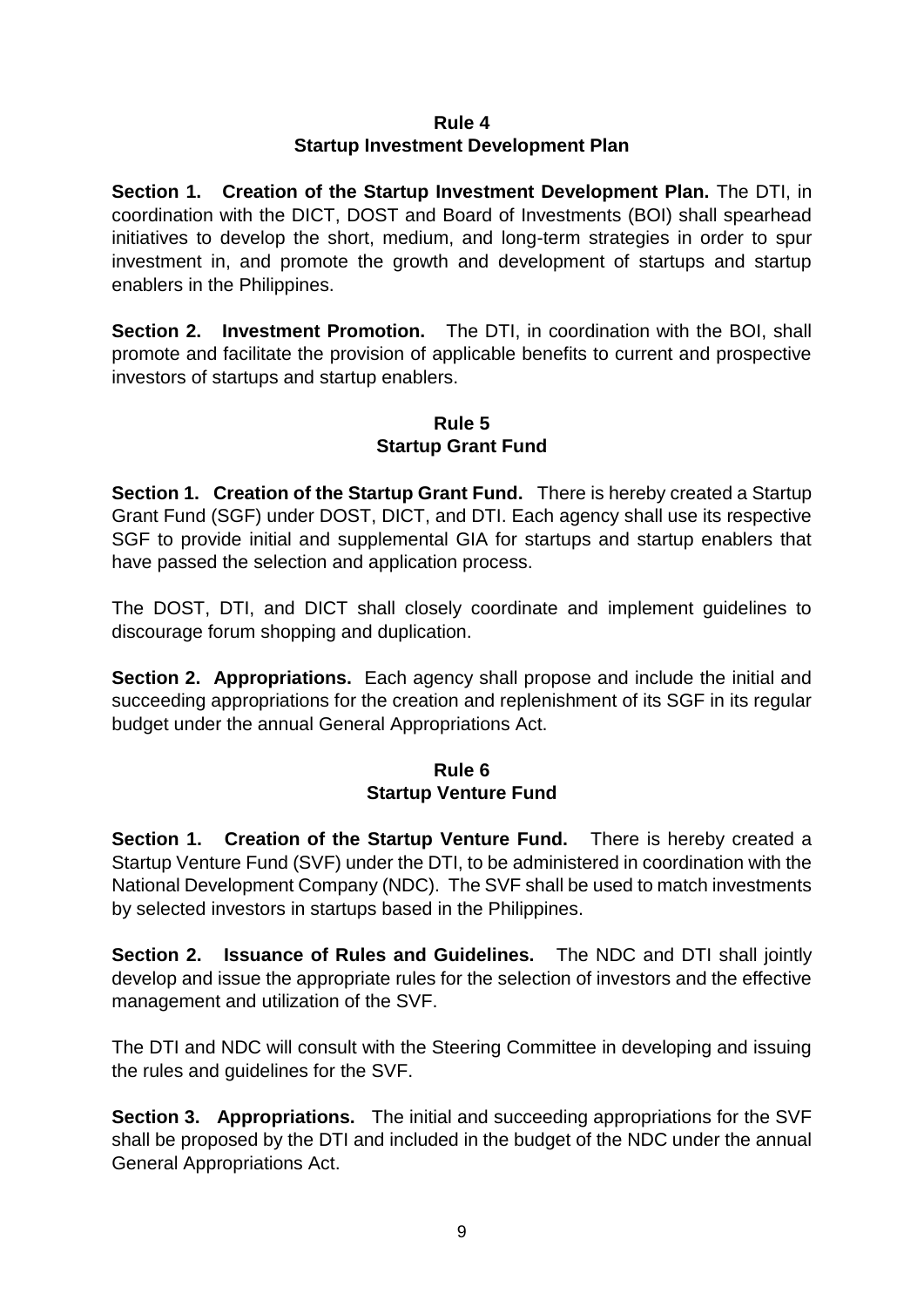# **CHAPTER 3 STARTUP VISAS**

### **Rule 1 Issuance of Startup Visas**

**Section 1. Startup Visas.** The DFA shall create the following startup visas:

- (a) **Startup owner visa** for prospective or current foreign owner of startup or startup enabler registered in the Philippines. For the purpose of this IRR, the owner may be termed as the "Founder";
- (b) **Startup employee visa** for foreign employee of a startup or startup enabler registered in the Philippines; and
- (c) **Startup investor visa** for prospective or current foreign investor of a startup or startup enabler registered in the Philippines.

## **Section 2. Granting of Startup Visas**

- (a) The DFA shall promulgate the guidelines for the issuance of the startup visas by Philippine Consular Officers consistent with the provisions of RA 11337 and this IRR.
- (b) The Bureau of Immigration (BI) shall promulgate the immigration and admission guidelines consistent with the provisions of RA 11337 and this IRR.
- (c) The DFA shall allow foreign nationals to lodge their application and claim their visa in Philippine Embassies or Consulates.
- (d) The application for the startup visas shall require an endorsement from a host agency, on top of visa application requirements to be stipulated by the DFA. In issuing endorsements, the host agency may require proof of investment in the Philippines, which will be stipulated in the guidelines to be issued by the Steering Committee.

**Section 3. Validity of Startup Visas.** Startup visas shall have an initial five (5)-year validity and may be renewed or extended for another three (3) years.

Multiple-entry interim startup visas valid for six (6) months to one (1) year shall be issued for free to prospective startup owners, investors, or enablers upon the endorsement of the appropriate host agency.

**Section 4. Registry of Startup Visa Holders.** The DFA and BI shall develop and maintain a database of all the bearers of the startup visa and their immigration records, and ensure public access to such information subject to existing rules and regulations,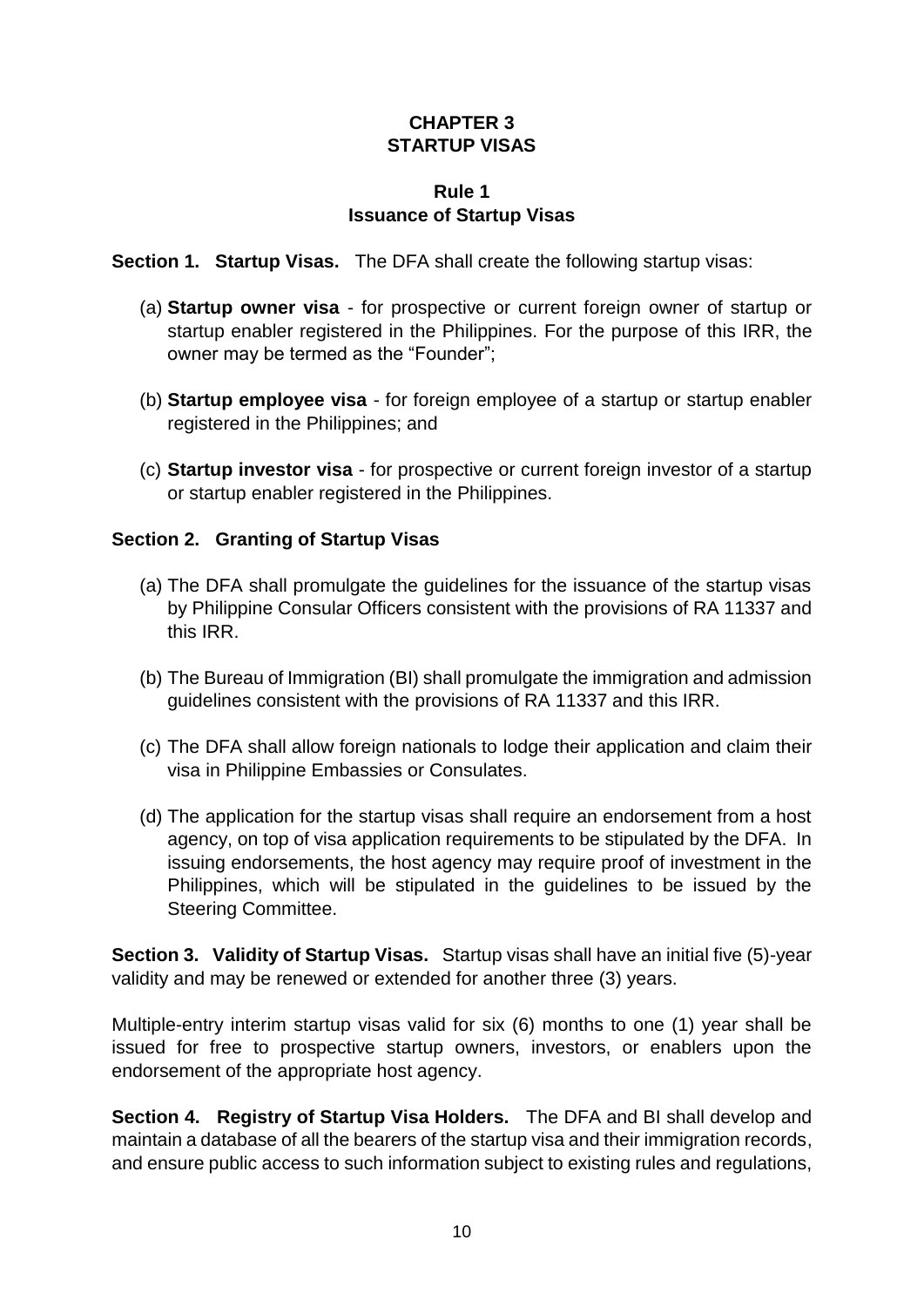including on Freedom of Information and Data Privacy. The database shall be shared with the host agencies.

**Section 5. APEC Business Travel Card (ABTC).** Bona fide Filipino executives of qualified startups shall be eligible to apply for an ABTC, in accordance with rules and regulations to be promulgated by the DFA.

### **Rule 2 Exemptions**

**Section 1. Exemptions.** Bearers of the startup visa shall be exempt from securing an Alien Employment Permit (AEP) issued by the Department of Labor and Employment (DOLE). The DFA, BI and DOLE shall promulgate the rules for the implementation of this exemption.

### **CHAPTER 4 CAPACITY BUILDING**

**Section 1. Capacity Building.** The PEZA and IPAs extending benefits to startups and/or startup enablers shall assist the DTI, DICT and DOST in training their respective personnel assigned to assist startups and startup enablers in meeting the standards and regulations for registration and compliance requirements in Special Economic Zones.

The BOI shall assist the DTI, DICT, DOST and other host agencies in training their personnel tasked with assisting current and prospective startups and startup enablers to access and maximize benefits and incentives which may be extended consistent with the powers and mandate of the BOI.

The IPOPHL, in coordination with DTI, DOST, and DICT, shall be responsible for information, education, and promotion activities related to intellectual property.

## **CHAPTER 5 ACCOUNTABILITY OF BENEFECIARIES**

## **Section 1. Responsibilities of Beneficiaries.** Beneficiaries are required to:

- (a) Comply with guidelines, as provided under RA 11337 and this IRR, to be issued by the Steering Committee;
- (b) Provide reports on performance, outputs, or milestones as may be required by host agencies or as stipulated in guidelines to be issued by the Steering Committee;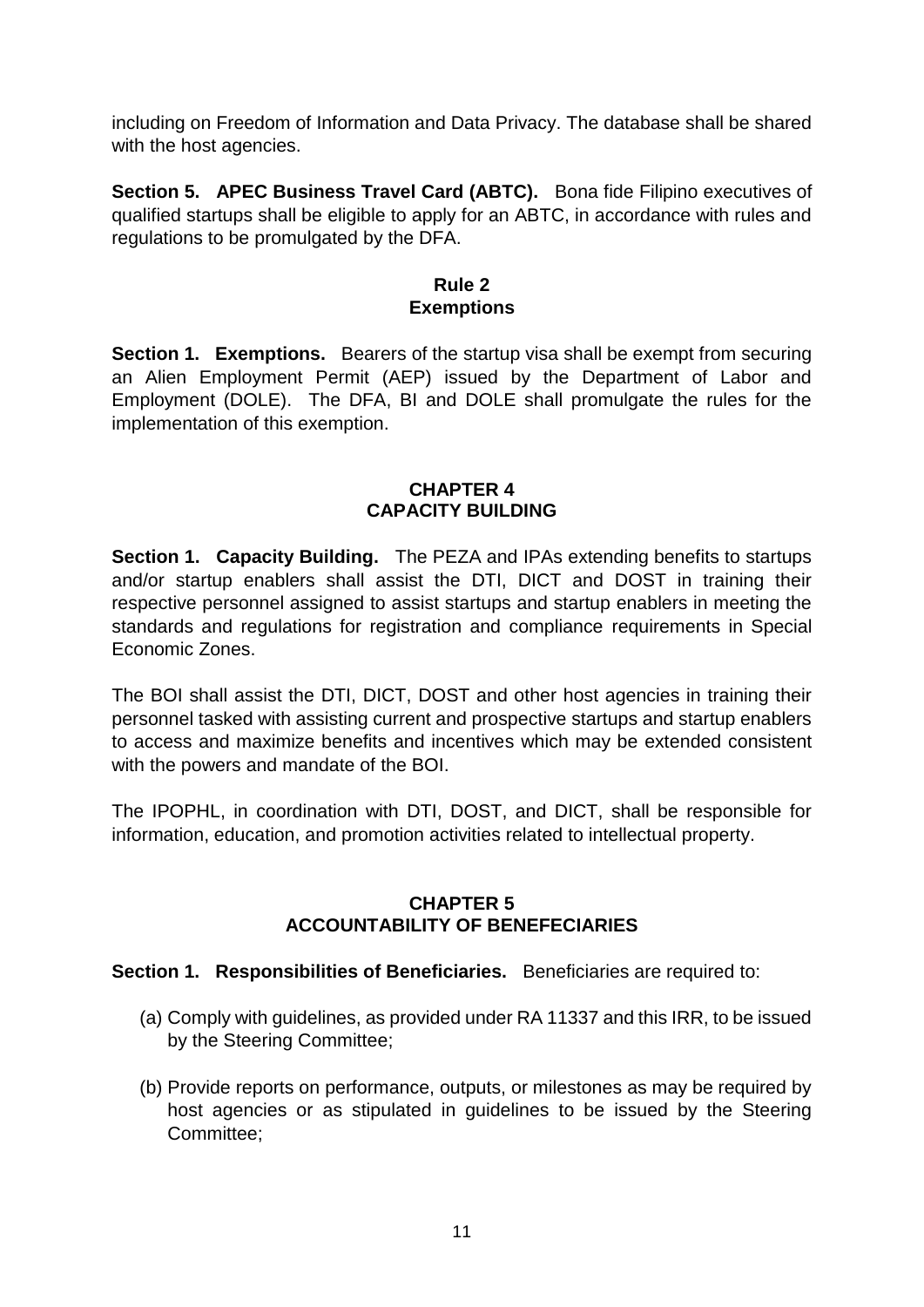- (c) Submit appropriate accounting and liquidation requirements in accordance with existing government accounting and auditing rules and regulations; and
- (d) Observe proper conduct during the startup events and the laws of the place and/or country where the event or competition is held.

### **Section 2. Suspension and Termination of Benefits and Incentives**

The host agency shall suspend or terminate the benefits and incentives granted to beneficiaries in cases of non-performance of responsibilities enumerated in the previous Section or violation of the provisions of RA 11337, this IRR, its guidelines, and other relevant rules and regulations.

### **CHAPTER 6 FINAL PROVISIONS**

### **Rule 1 Creation of the Startup Philippines Website**

**Section 1. Startup Philippines Website.** The DICT, in consultation with the DTI and DOST, shall develop and maintain a website that shall serve as the primary source of information on statistics, events, programs, benefits, and incentives for startups and startup enablers and related enterprises in the Philippines not limited to those defined under RA 11337. This shall involve the integration of any existing websites and content on programs for startups and startup enablers implemented by the government.

**Section 2. Contents of the Startup Philippines Website.** The website shall at least have the following features:

- (a) Online database of startups and startup enablers, indicating basic information such as business address, founders, contact information, and funding received;
- (b) Online inquiry, registration, application, and release of results for endorsements, and applications for programs, benefits and incentives provided under RA 11337;
- (c) Statistical information, annual reports, and studies pertinent to the implementation of this Act, and such other content in line with the goals and objectives of RA 11337; and
- (d) Any other information deemed appropriate which are consistent with the rules and guidelines of RA 11337.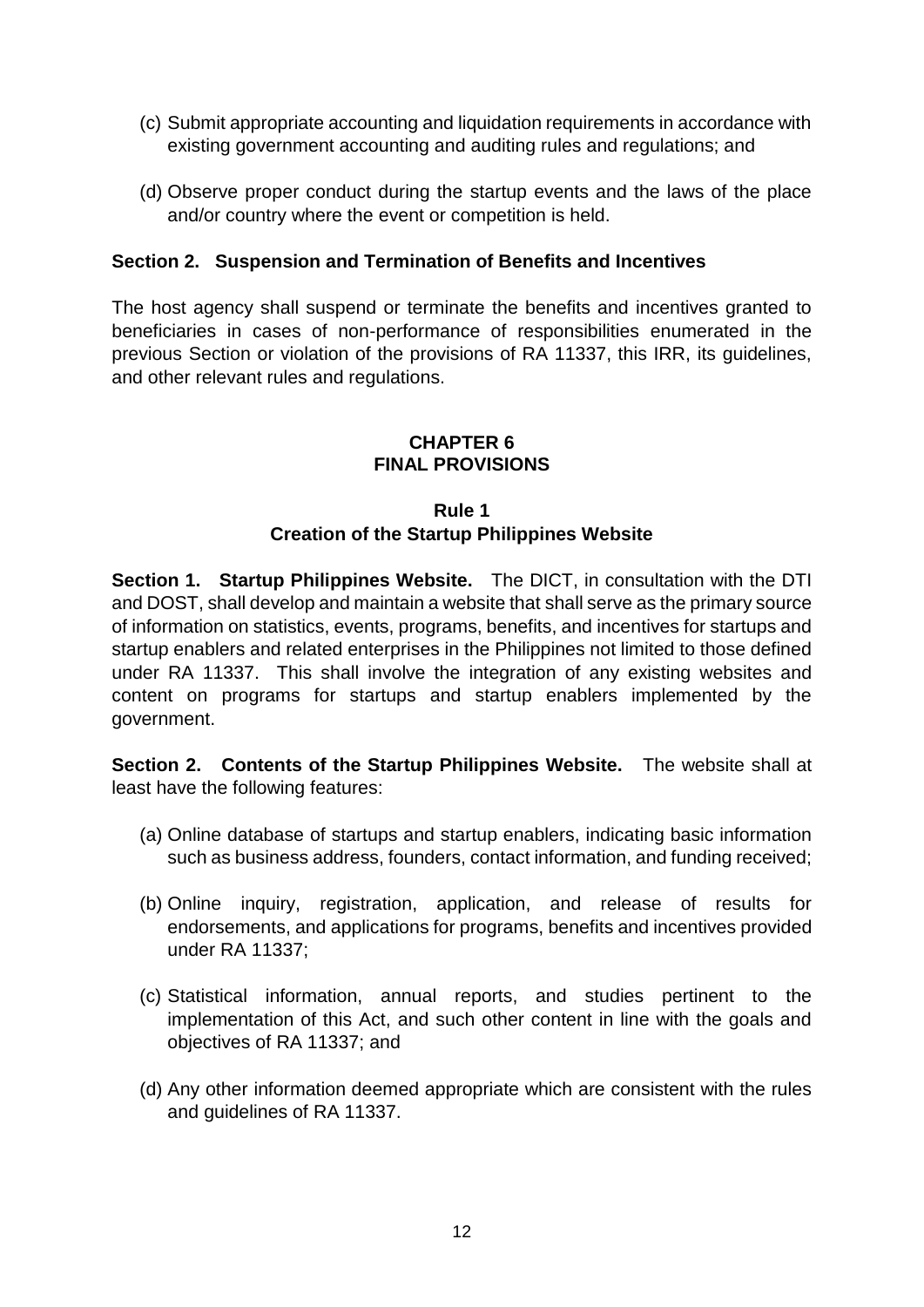**Section 3. Website Manager.** The DICT shall assist and coordinate with the relevant national government agencies, attached agencies, GOCCs, and LGUs, in the development of a platform or feature to facilitate online applications for pertinent government-issued documents, such as, but not limited to, permits, authorities, approvals, and certificates, which are necessary for the registration and operation of the startup and/or startup enabler.

### **Rule 2 Education Programs**

**Section 1. Education Programs**. The Department of Education (DepEd), the Commission on Higher Education (CHED), and the Technical Education and Skills Development Authority (TESDA), in coordination with the DTI, DOST, and DICT, are hereby directed to develop and integrate in their respective curricula entrepreneurial programs and intellectual property that shall foster an environment conducive to innovation and aligned with industry needs, and extend incentives to academic institutions that provide funds and/or grants for the research of their students and faculty.

The design and delivery of such education programs shall be done in collaboration with higher educational institutions, training providers, and members of the private and industry sector.

### **Rule 3 Miscellaneous Provisions**

**Section 1. Creation of Positions.** The DBM shall undertake the assessment and creation of positions, whether temporary or permanent, in coordination with the host agencies in order to provide the administrative and technical capacity required in each host agency to undertake the implementation of the programs and benefits under RA 11337.

**Section 2. Data Privacy.** Any and all data provided, received, used, or otherwise obtained in connection with any matter relating to the provisions of RA 11337 or this IRR, and the pertinent guidelines, shall be covered by the Executive Order on Freedom of Information, Data Privacy Act, and other applicable laws, rules, and regulations.

**Section 3. Appropriations.** The amount necessary to carry out the initial implementation of the Act shall be sourced from the current budgets of the DOST, DTI, and DICT. Thereafter, such sums as may be necessary for the continued implementation of RA 11337 shall be included in the succeeding General Appropriations Act.

**Section 4. Separability Clause.** If any section or part of this IRR is held unconstitutional, no other section or provision shall be affected.